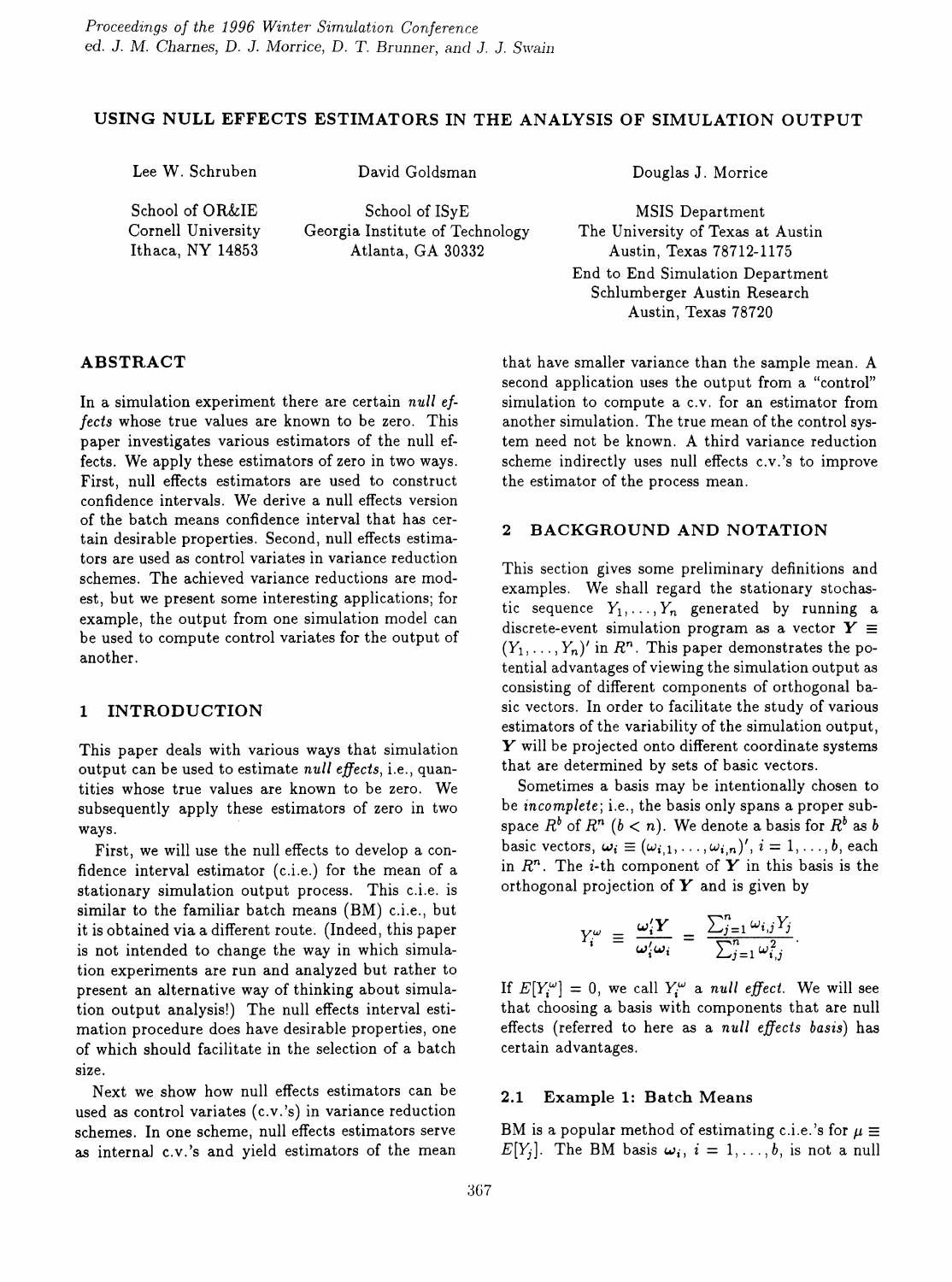effects basis; its components are 3 APPLICATIONS

$$
\omega_{i,j} = \begin{cases} 1 & \text{if } (i-1)m + 1 \leq j \leq im \\ 0 & \text{otherwise,} \end{cases}
$$

with  $m = n/b$  (assume *b* divides *n*). This basis is incomplete if  $b < n$ . Further, the subspace spanned by the basis changes radically when  $b$  changes (with fixed  $n$ ); see Section 3.1.

#### 2.2 Example 2: Harmonic Analysis

In order to identify specific periodic oscillations in the output vector, *Y* can be projected onto the Fourier basis (Bloomfield, 1976). The basic vectors are (assuming *n* is even):

$$
\omega_{i,j} = \begin{cases} (2/n) \cos(2\pi i j/n), & i = 1, ..., \frac{n}{2} \\ (2/n) \sin(2\pi (i - \frac{n}{2}) j/n), & i = \frac{n}{2} + 1, ..., n. \end{cases}
$$

Since  $\omega_i' \omega_k = 0$  for  $i \neq k$  and  $\sum_j \omega_{i,j} = 0$  for all  $i$ (Chatfield 1980, p. 130), the Fourier basis is orthogonal and  $E[Y_i^{\omega}] = 0$  for all *i* for a stationary sequence Y. So the Fourier basis is a complete null basis.

The vectors in the Walsh basis are the columns in the design matrix for a full factorial experimental design with  $n = 2<sup>k</sup>$ , including all additive effects and interactions (Beauchamp 1975, Sanchez 1986). For example, if a simulation run produces 8 observations, the (complete) Walsh basis is

$$
\begin{array}{rcl}\n\omega_1 & = & (1, 1, 1, 1, 1, 1, 1, 1)^\prime \\
\omega_2 & = & (1, 1, 1, 1, -1, -1, -1, -1)^\prime \\
\omega_3 & = & (1, 1, -1, -1, -1, -1, 1, 1)^\prime \\
\omega_4 & = & (1, 1, -1, -1, 1, 1, -1, -1)^\prime \\
\omega_5 & = & (1, -1, -1, 1, 1, -1, -1, 1)^\prime \\
\omega_6 & = & (1, -1, -1, 1, -1, 1, 1, -1)^\prime \\
\omega_7 & = & (1, -1, 1, -1, -1, 1, -1, 1)^\prime \\
\omega_8 & = & (1, -1, 1, -1, 1, -1, 1, -1)^\prime\n\end{array}
$$

The variable  $\omega_1$  corresponds to the mean effect;  $\omega_2$ ,  $\omega_4$ , and  $\omega_8$  correspond to the main effects in a saturated  $n = 2<sup>3</sup>$  factorial design with an additive model. The ordering of the Walsh basis is by *sequency* (i.e.,  $\omega_i$  has  $i-1$  sign changes). For stationary Y, the Walsh basis is orthogonal and  $E[W_i] = 0, i = 2, \ldots, b$ , where  $W_i \equiv Y_i^{\omega}$  for all *i*. So the Walsh basis is a null effects basis.

# 3.1 Confidence Interval Estimation

Here we discuss two c.i.e.'s for  $\mu$  based on batch means and Walsh components.

#### 3.1.1 Batch Means c.i.e.'s

The BM  $100(1 - \alpha)\%$  c.i.e. for  $\mu$  is

$$
\mu \in \bar{Y}_n \pm t_{\alpha/2, b-1} \sqrt{\frac{\sum_{i=1}^b (\bar{Y}_{i,m} - \bar{Y}_n)^2}{(b-1)b}}, \quad (1)
$$

where the *i*-th batch mean  $\overline{Y}_{i,m} \equiv Y_i^{\omega} =$  $\sum_{j=(i-1)m+1}^{im}Y_j/m, i = 1,\ldots,b$ , the sample mean  $\bar{Y}_n \equiv \sum_{i=1}^n Y_i/n = \sum_{i=1}^b Y_i^{\omega}/b$ , and  $t_{\gamma,\nu}$  is the upper- $\gamma$  quantile of the t-distribution with  $\nu$  degrees of freedom.

### 3.1.2 Walsh c.i.e.'s

A c.i.e. for  $\mu$  based on the Walsh components is

$$
\mu \in W_1 \pm t_{\alpha/2, b-1} \sqrt{\frac{\sum_{i=2}^{b} W_i^2}{b-1}}.
$$
 (2)

2.3 Example 3: The Walsh Basis The asymptotic validity of this c.i.e. is discussed next.

### 3.1.3 Asymptotic Justification

The Walsh components,  $W_i$ ,  $i = 1, \ldots, b$ , can be formed from non-overlapping batches of *Y.* For instance, if  $b = 2$ , then  $W_1 = (\bar{Y}_{1,n/2} + \bar{Y}_{2,n/2})/2$  and  $W_2 = (\bar{Y}_{1,n/2} - \bar{Y}_{2,n/2})/2$ . Further, when *b is a power of* 2 *and evenly divides n,* the BM and Walsh c.Le.'s, (1) and (2), are *equal.* We prove this "n-dimensional Pythagorean theorem" for the special case of  $b = n$  $(b \leq n$  is similar, but tedious): Observe that for the Walsh basis,

$$
\sum_{i=1}^{n} \omega_{i,j} \omega_{i,k} = \sum_{i=1}^{n} \omega_{j,i} \omega_{k,i} = \omega'_{j} \omega_{k} = \begin{cases} n, & j=k\\ 0, & j \neq k \end{cases}
$$

Then

$$
\sum_{i=1}^{n} W_i^2 = \frac{1}{n^2} \sum_{i=1}^{n} \mathbf{Y}' \omega_i \omega_i' \mathbf{Y} = \frac{1}{n} \sum_{i=1}^{n} Y_i^2.
$$

So

$$
n\sum_{i=2}^{n}W_i^2 = \sum_{i=1}^{n}Y_i^2 - nW_1^2 = \sum_{i=1}^{n}(Y_i - \bar{Y}_n)^2,
$$

and thus, (1) equals (2).  $\Box$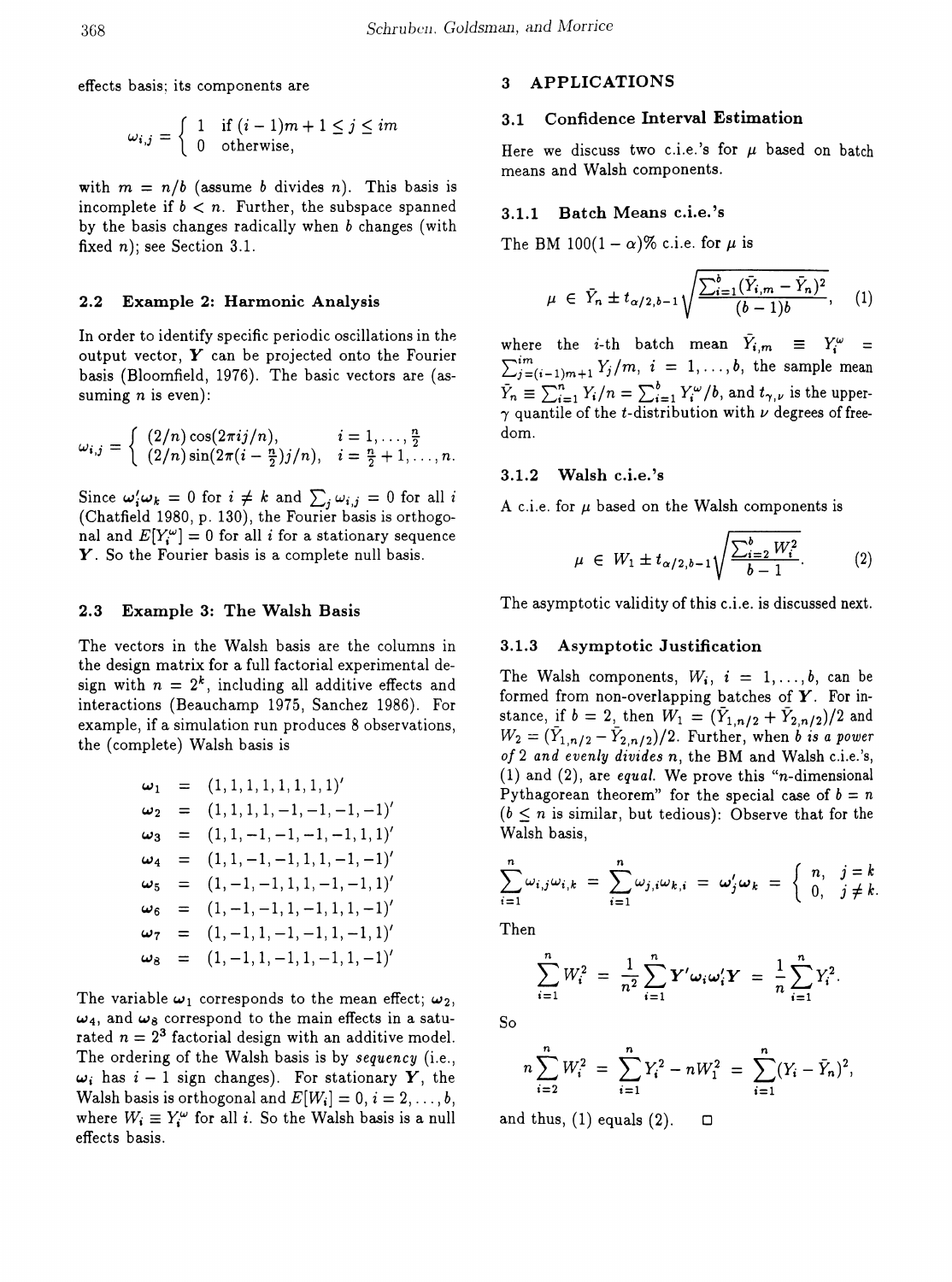Consider *Y* as a scaled continuous-time function by defining  $Y(t) \equiv Y_{\lfloor nt \rfloor}$ ,  $0 \le t \le 1$ , where  $\lfloor \cdot \rfloor$  is the greatest integer function. The projection basis now consists of *b* continuous-time functions,  $\{\omega_i(t), 0\leq$  $t \leq 1$ ,  $i = 1, ..., b$ , with  $\omega_i(t) \equiv \omega_{i, \lfloor nt \rfloor}$ . Then

$$
Y_i^{\omega} \equiv \frac{\omega_i' \mathbf{Y}}{\omega_i' \omega_i} = \frac{\int_0^1 \omega_i(t) Y(t) dt}{\int_0^1 \omega_i^2(t) dt}.
$$

We apply the weak convergence arguments of Schruben (1983) and Glynn and Iglehart (1990) to obtain the asymptotic i.i.d. normality of the *Wi'S:* With b fixed, the Walsh basis functions,  $\{\omega_i(t), 0\leq$  $t \leq 1$ , are constant over non-overlapping intervals. If the smallest such interval is selected as a batch size, then under general conditions, the resulting batch means converge weakly to i.i.d. normality; i.e.,  $\sqrt{m}(\bar{Y}_{i,m} - \mu) \stackrel{\mathcal{D}}{\rightarrow} \text{Nor}(0, \sigma^2), i = 1, ..., b$ , where  $\sigma^2 \equiv \lim_{n \to \infty} n \text{Var}(\bar{Y}_n)$  and  $\stackrel{\mathcal{D}}{\to}$  denotes convergence in distribution as  $m \rightarrow \infty$ . Since the Walsh basis components are orthogonal linear combinations of asymptotically i.i.d. normal batch means, they are also asymptotically i.i.d. normal; i.e.,  $\sqrt{m}W_i \stackrel{\mathcal{D}}{\rightarrow}$  $\text{Nor}(0, \sigma^2/b), i = 2, \ldots, b.$ 

# 3.1.4 Practical Considerations

Recall that when b is a power of two and evenly divides *n,* (1) and (2) are equal. In fact, based on empirical experimentation (not reported here), the performance characteristics of the BM and Walsh c.i.e. 's are essentially the same in general.

As is well known by simulation users, the main difficulty in using BM lies in determining the proper  $$ to use (with *n* fixed) so that the assumption of i.i.d. normal batch means is approximately met. Schmeiser (1982) effectively argues that we rarely need  $b > 30$ . Sequential algorithms for finding an appropriate *b* (e.g., Fishman 1978, Fishman and Yarberry 1995, and Law and Kelton 1982) usually start with a particular value of b and reduce it while performing statistical tests of correlation and/or normality on the batch means.

A possible advantage of the Walsh c.i.e. procedure is that the Walsh basis is *constructive* as b increases; i.e., previous Walsh basic vectors remain in the basis as more are added. This contrasts with the BM basis which can change radically as *b* changes (with *n* fixed). Perhaps this observation could be used as the foundation for a batch size algorithm based on Walsh components.

We also see that the Walsh basis uses all of the output to estimate each  $W_i$ ; the  $W_i$ 's may converge to normality more quickly than do batch means. Indeed, Q-Q plots against normality have indicated consistently better performance for the  $W_i$ 's (in terms of normality) than for the  $\bar{Y}_{i,m}$ 's.

## 3.2 Variance Reduction

Since the null effects have known means of zero, they make natural C.V. 's to use in variance reduction schemes for simulation. We give some applications.

### 3.2.1 Null Effects c.v.'s in a Single Run

When there is positive serial correlation in the stationary output series  $Y$ , it is possible to construct a linear estimator of  $\mu = E[Y_i]$  that is superior to the sample mean  $W_1$ . Several such estimators have been proposed (Halfin 1982) but usually in rather restrictive situations that require knowledge of the covariance structure of *Y.* Our estimators require little knowledge of this structure. We can use c.v. 's of the form  $C \equiv W_1 + kW_i$ ,  $i = 2, ..., b$ . Of course,  $E[C] = E[W_1] = \mu$ . The constant k is chosen in the hope of minimizing  $Var(C)$ . For  $k > 0$ ,  $Var(C) <$  $Var(W_1)$  iff  $Cov(W_1, W_i) < -kVar(W_i)/2$ .

To illustrate, let  $n = 4$  and  $C = W_1 + kW_3$ . Then  $W_1 = (Y_1 + Y_2 + Y_3 + Y_4)/4$  and  $W_3 = (Y_1 - Y_2 Y_3 + Y_4$ /4. If we define  $\gamma_j \equiv \text{Cov}(Y_i, Y_{i+j})$  for all j, some easy algebra gives  $Cov(W_1, W_3) = (\gamma_3 - \gamma_1)/8$ . For many stochastic processes,  $\gamma_i$  is decreasing in j; then  $Cov(W_1, W_3) < 0$ , and so small enough k will yield  $Var(C) < Var(W_1)$ . Now consider a first-order autoregressive [AR(1)] process,  $Y_i = \mu + \alpha (Y_{i-1} \mu)+\epsilon_i, i=1,2,\ldots$ , with i.i.d. Nor(0,  $1-\alpha^2$ )  $\epsilon_i$ 's, and initialized in steady state. For the AR(1),  $\gamma_j = \alpha^{|j|}$ for all j. We find  $Var(W_1) = (1 + \alpha)(2 + \alpha + \alpha^2)/8$ and  $Var(C) = (1 + \alpha)[2 + \alpha + \alpha^2 - 2k\alpha(1 - \alpha) + \alpha]$  $k^2(2-\alpha)(1-\alpha)]/8$ . Var(C) is minimized with respect to *k* when  $k = \alpha/(2 - \alpha)$ , in which case  $Var(C)$  =  $(1/2)(1+\alpha)/(2-\alpha)$  and  $\text{Var}(C)/\text{Var}(W_1)$  is between 0.964 and 1 for  $\alpha \in [0,1]$ ; so the variance reduction is modest.

#### 3.2.2 Null Effects External c.v.'s

In external c.v. applications where one (stationary) simulation is used to produce c.v.'s for a second simulation, the expected value of the control simulation's variate must be known. Null effects estimators can therefore be used as C.V.'s when little is known about either simulation. The effectiveness of the approach depends on there being positive serial correlation within each of the individual output series (which is typical of many simulated systems) and positive correlation between outputs from the two simulations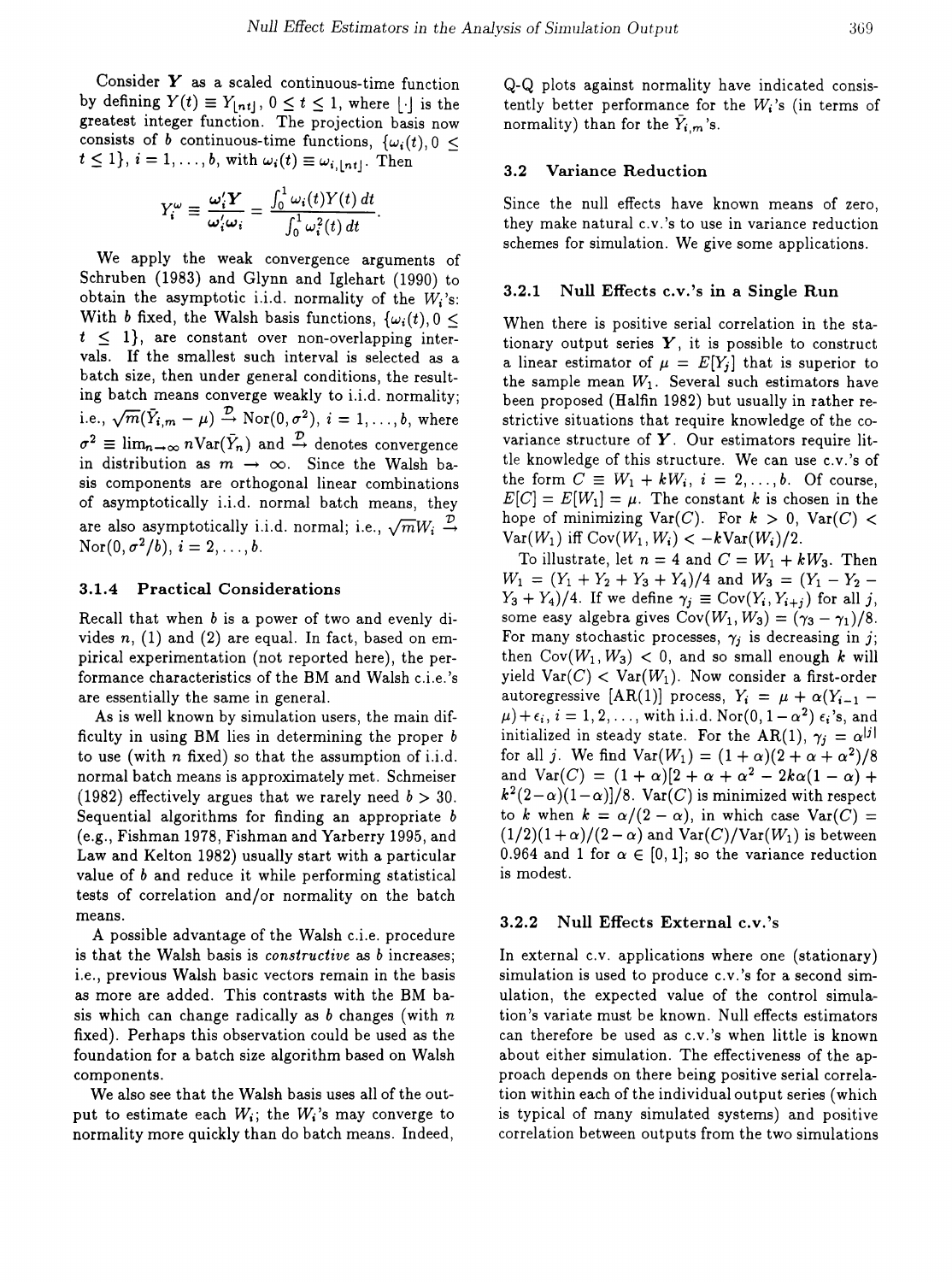(as can often be induced by using common pseudorandom number streams as input).

# 3.2.3 Indirect Use of Null Effects c.v.'s

Here we indirectly use null effects c.v.'s to improve the estimator of the mean. The rationale for selecting the form of the C.v. used is as follows. Suppose a "reasonable" hypothesis involving  $\mu$  is  $H_O$  versus  $H_A$ , and we know that  $H_O$  is true for the time series Y that is used to estimate  $\mu$ . After estimating  $\mu$ , we *alter* the time series by computing a null effect (which makes  $H_A$  true). The test statistic for the hypothesis test should be highly correlated with an indicator variable of whether  $H_O$  or  $H_A$  is true (else the test would not be very powerful). We should therefore be able to use the test statistic computed from the altered time series as a c.v. for the estimator from the original series.

For instance, consider the  $AR(1)$  process with  $n = 4$ . Suppose the altered output is  $-\omega'_2 Y = (-Y_1, -Y_2, Y_3, Y_4)'$ . This altered series of four observations could be considered to contain severe initialization bias. A reasonably powerful test for initialization bias is based on the area under the so-called *standardized time series* (Schruben, Singh, and Tierney 1983). This test statistic is  $\widetilde{Y} \equiv (3Y_1 + Y_2 + Y_3 +$  $3Y_4$ )/2, for which  $E[\tilde{Y}] = 4\mu$ . Thus, an unbiased c.v. estimator for  $\mu$  is  $C \equiv (\tilde{Y} - \bar{Y}_n)/3$ . Some algebra shows that  $\text{Var}(C) < \text{Var}(\bar{Y}_n)$  iff  $\gamma_0 - \gamma_2 < 2(\gamma_1 - \gamma_3)$ iff  $\alpha > 1/2$ . However, the variance reduction from this example is again modest. For example, when  $\alpha = 0.9$ , we obtain a variance reduction of about 4%. This is consistent with the variance reductions found by Halfin when the covariance structure is known and an optimal linear estimator is used.

# 4 CONCLUDING REMARKS

We have demonstrated that viewing a simulated time series as a vector in  $n$ -dimensional space can present useful insights when different bases for the space are considered. Relationships between the BM and Walsh bases yield alternative procedures for estimation and variance reduction.

Some subjects for future research: Techniques for consistent estimation of the Walsh spectrum (perhaps similar to spectral windowing) could be applied to BM estimation, and new procedures for selecting a batch size might be engineered using the Walsh basis. Also, although we illustrated some applications of null effects c.v.'s, no attempt were made to generalize the results, optimize the control, or use multiple  $c.v.'s$  — all ideas that might improve the results.

Certainly, the use of a different basis for the simulation output vector is one way of viewing the data differently, and it can lead to some entertaining new ideas.

## ACKNOWLEDGEMENTS

This research was supported by National Science Foundation Grant No. DMI-9622269. The third author gratefully acknowledges the financial support of the CBA/GSB Faculty Research Committee of the College of Business of the University of Texas at Austin and the End to End Simulation Department at Schlumberger Austin Research.

## REFERENCES

- Beauchamp, K. G. 1975. *Walsh Functions and Their Applications.* New York: Academic Press.
- Bloomfield, P. 1976. *Fourier Analysis of Time Series: An Introduction.* New York: John Wiley and Sons.
- Chatfield, C. 1980. *The Analysis of Time Series: An Introduction.* New York: Chapman and Hall.
- Fishman, G. S. 1978. *Principles of Discrete Event Simulation.* New York: John Wiley and Sons.
- Fishman, G. S. and L. S. Yarberry. 1995. An Implementation of the Batch Means Method. Technical Report, Department of Operations Research, University of North Carolina, Chapel Hill, NC.
- Glynn, P. W. and D. L. Iglehart. 1990. Simulation Output Analysis Using Standardized Time Series. *Mathematics of Operations Research 15:1-16.*
- Halfin, S. 1982. Linear Estimators for a Class of Stationary Queueing Processes. *Operations Research* 30:515-529.
- Law, A. M. and W. D. Kelton. 1982. Confidence Intervals for Steady-State Simulation, II: A Survey of Sequential Procedures. *Management Science* 28:550-562.
- Sanchez, P. J. 1986. On the Correspondence Between Walsh Spectral Analysis and  $2^k$  Factorial Experimental Designs. In *Proceedings of the* 1986 *Winter Simulation Conference* (ed. J. R. Wilson, J. O. Henriksen, and S. D. Roberts), 306-312. Institute of Electrical and Electronics Engineers, Piscataway, New Jersey.
- Schmeiser, B. W. 1982. Batch Size Effects in the Analysis of Simulation Output. *Operations Research 30:556-568.*
- Schruben, L. W. 1983. Confidence Interval Estimation Using Standardized Time Series. *Operations Research 31:1090-1108.*